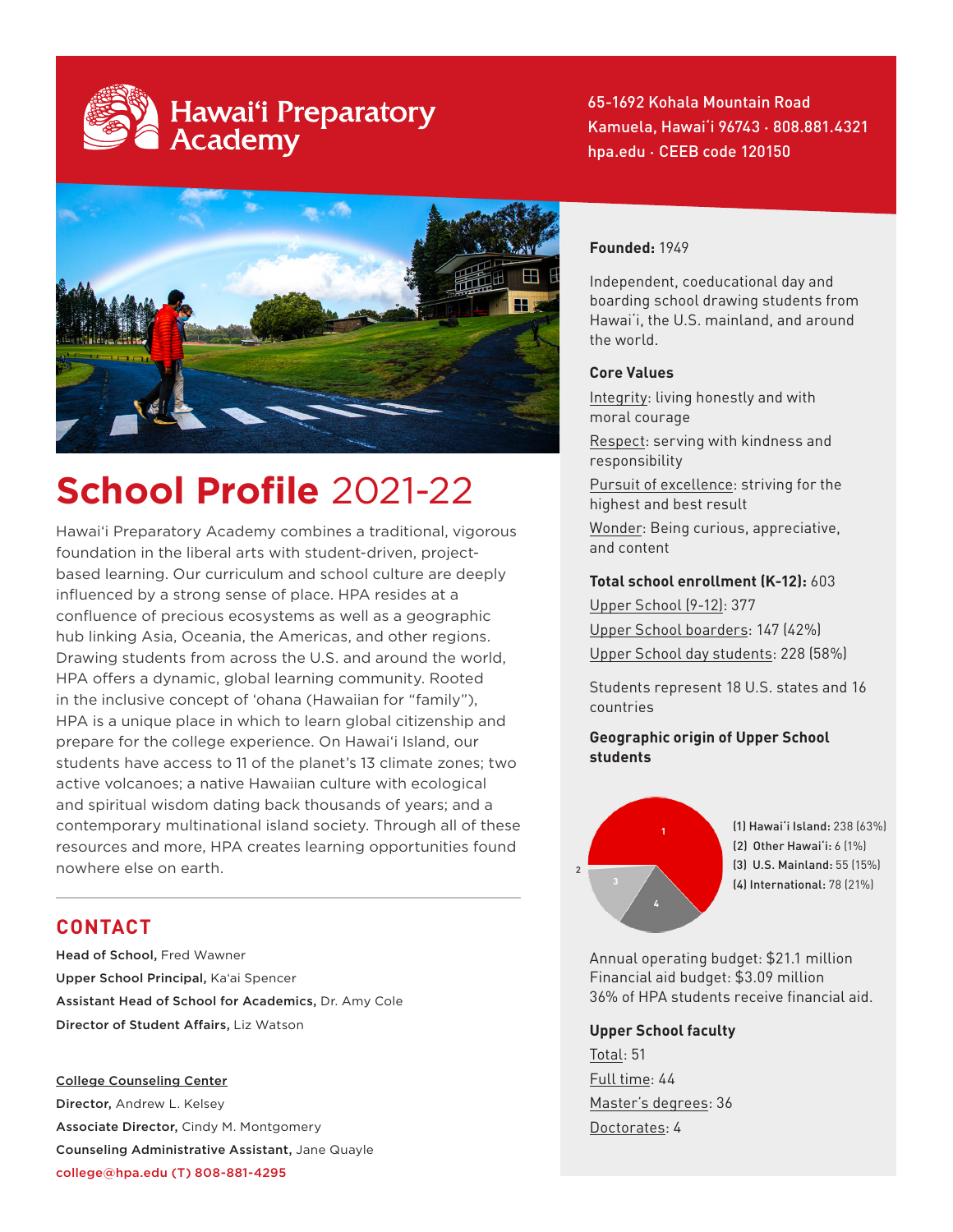#### **ACADEMIC PROGRAM**

HPA is committed to the development of character; the expansion of mind, body, and spirit; and a climate of academic excellence. We seek to inspire ethical and involved global citizens who are truly prepared to thrive in a rapidly changing world.

Our place-based educational experiences are supported by a rigorous core curriculum in the ninth and tenth grade years that expands to offer greater individual choice in the junior and senior years. Projects are embedded into each class at HPA in order to support experiential learning and to prepare students to engage in deeper research as part of capstone projects during the senior year.

#### **SCHOOL CULTURE**

While we strive for excellence in all parts of our school, our greatest commonality as a community is a respect for and a seeking of kindness. There is a deep sense of acceptance at HPA. We place strong emphasis on students discovering who they are; we support them in developing and realizing their own goals. HPA celebrates adults and students feeling good about themselves and their contributions to our larger 'ohana. This is one of our strongest values.

#### **CAPSTONE PROJECTS**

The HPA Capstone program represents the pinnacle of learning experiences achieved by the end of 12th grade. Capstones are sustained-inquiry, interdisciplinary projects that serve as a culminating academic and intellectual experience for students. Students are assessed on HPA's core academic skills of creativity, communication, collaboration, and critical thinking. Capstone courses are distinguished by the extent to which they are driven by student interest, engagement and design. All capstones are year-long and include the following components: (1) Ideation; (2) Research; (3) Project Management; (4) Product Development; and (5) Presentation. Toward that end, capstone courses are structured in such a way as to support personalized learning where students are encouraged, supported, and challenged to pursue individual passions within a structured environment.

The Capstone is a time and space where students own and have agency over their learning and education. The more they connect their work to their passions, interests and goals, the more fulfilling and powerful the experience is. In this journey, they will gain the tools and network to take their ideas and turn them into realities that benefit the world and themselves.

Year-long capstone projects are required for all HPA seniors. In 2021-2022, capstone courses include Agriculture and Design, Art Culture and Community, Business Innovations, Data-Driven Entrepreneurship, Global Politics and Policy Implementation, Humans and Technology, Marine Science and Advocacy, Musicianship and Creating an Album, No Ku'u Hawai'i: For my Hawai'i, Social Justice and Strategic Organization, Sport and the Athlete, and The Art of Story.

#### **OTHER ACADEMIC HIGHLIGHTS**

- Advanced computer science, robotics, and drones
- World-renowned Sea Turtle Research Program
- Biotechnology projects using DNA PCR thermocycler and UV transilluminator
- Art history and the Isaacs Art Center
- Hawaiian language, history, and culture courses
- Digital journalism and storytelling with The Washington Post
- Digital medial cinematography and photography



#### **INNOVATION INCUBATOR**

The HPA Energy Lab, which opened in 2010, hosts students engaged in independent research. The lab provides an atmosphere of ingenuity and collaboration, dedicated workspace, and a multitude of tools and technologies to enable projects in any discipline. Over the years, students in the Energy Lab have partnered with organizations like NASA, the W. M. Keck Observatory, the Pacific Tsunami Warning Center, and Stanford and Cornell Universities.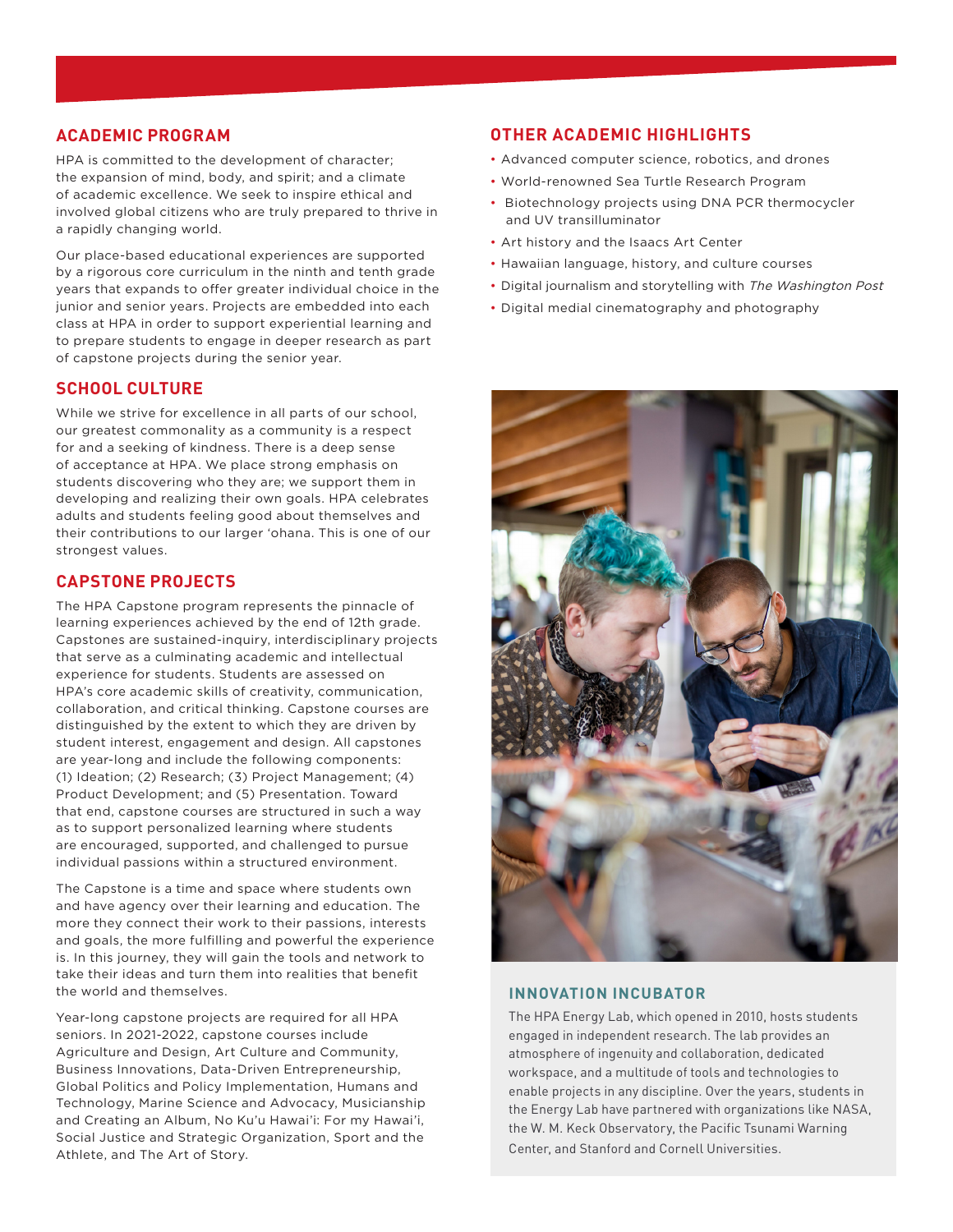#### **CO-CURRICULAR PROGRAMS**

All HPA students take part in the co-curricular sports program and may choose interscholastic competition, intramural sports, or non-competitive activities. Available offerings include: baseball, basketball, cheer, cross-country, football, golf, paddling, soccer, softball, swimming & diving, tennis, track & field, volleyball, water polo, wrestling, marathon training, lacrosse, equestrian program, SCUBA, sustainable gardening, community service projects, CrossFit, fitness center workout, hiking, theater, stagecraft, walking, dance, yoga, music, and studio art. HPA has won Hawai'i state championships in soccer, track, crosscountry, basketball, and swimming.

#### **GRADING SYSTEM**

|  |                         |  | $A+$ = 4.33 i B- = 2.67 i D = 1.00   |  |  |
|--|-------------------------|--|--------------------------------------|--|--|
|  |                         |  | $A = 4.00$ $C + = 2.33$ $D - = 0.67$ |  |  |
|  |                         |  | $A- = 3.67$ C = 2.00 F = 0.00        |  |  |
|  | $B+ = 3.33$ $C- = 1.67$ |  |                                      |  |  |
|  | $B = 3.00$ $D+ = 1.33$  |  |                                      |  |  |

The transcript provides a detailed explanation of our GPA calculation.

## **CLASS OF 2020 GRADE DISTRIBUTION**

#### (AS OF JUNE 2021)

| <b>Cumulative GPA</b> | % of Students |
|-----------------------|---------------|
|                       |               |
|                       |               |
|                       |               |
|                       |               |
|                       |               |
|                       |               |
|                       |               |
|                       |               |
|                       |               |
|                       |               |
|                       |               |

### **GRADUATION REQUIREMENTS**

Twenty-two credits of college preparatory courses are required to graduate from HPA. The credits must include:

- English (4 credits): Enrolled in English all eight semesters
- Math (3 credits): All credits earned in the Upper School, including a minimum of Algebra II, and math enrollment through the junior year
- Science (3 credits): Students must take at least two of the following three courses: Biology, Chemistry, Physics

• Social Studies (3 credits): Including a full year of Modern World History or AP Human Geography and U.S. History

• Hawaiian Studies (0.5 credit)

• Modern Language (3 credits): All credits earned at the Upper School level, including at least one credit at a third-year level or higher

• Arts (2 credits)

• Senior Capstone (1 credit): All seniors must successfully complete a capstone course.

• Electives (2.5 credits): To be chosen from any department beyond the requirements outlined above.

Every attempt is made to support transfer students with meeting graduation requirements through credit transfers. Exceptions to graduation requirements will be considered and may be approved by the principal.

# **SAT/MIDDLE 50% SCORES**

(AS OF JUNE 2021)

SAT Reading 579 (551-598) SAT Total 1160 (1040-1270)

SAT Math 578 (554-608)

ACT Composite 25 (21-28)

# **WEIGHTING POLICY, GPA CALCULATION, AP COURSES**

HPA weights 0.5 for AP courses and 0.25 for Honors courses. All coursework completed at HPA during grades 9-12 is included in our cumulative grade point average. At HPA, course selection is evaluated in the following manner: 0-1 APs is standard, 2-3 APs is demanding, 4-5 APs is very demanding, 6+ APs is most demanding.

# **ADVANCED PLACEMENT COURSES FOR 2021-22**

Our school philosophy is to encourage students to challenge themselves by taking an appropriate number of AP courses. Most of our AP classes do not require specific prerequisites or minimum GPAs for entrance. With departmental approval, students are allowed to take several AP classes at one time. In 2019, students enrolled in the following 17 AP courses and took a total of 334 AP exams. Seventy-one percent of students earned a passing score.

- Art History
- Biology
- Calculus AB
- Calculus BC
- Chemistry
- Comparative Government and Politics
- Environmental Science
- Human Geography
- Language and Composition
- Literature and Composition
- Physics 1
- Physics C • Psychology
- Spanish Language and **Culture**
- Statistics
- U.S. History